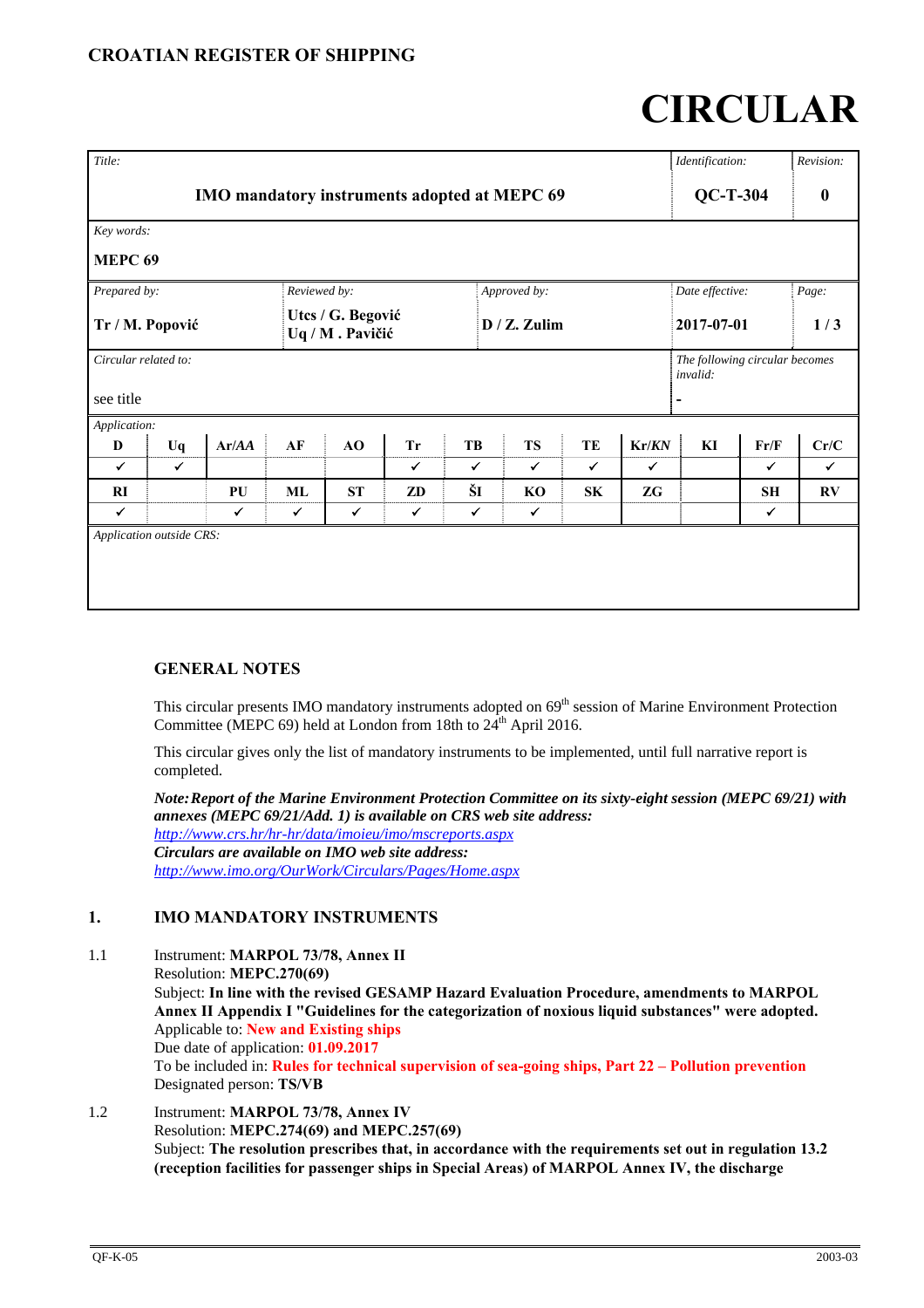# **CROATIAN REGISTER OF SHIPPING CIRCULAR**

| Revision: | Title:                                              | Page: |            |
|-----------|-----------------------------------------------------|-------|------------|
|           | <b>IMO mandatory instruments adopted at MEPC 69</b> |       | $OC-T-304$ |

**requirements for Special Areas in regulation 11.3 (discharge the sewage in Special Areas) of MARPOL Annex IV for the Baltic Sea Special Area shall take effect on:** 

**- 1 June 2019 for new passenger ships;** 

**- 1 June 2021 for existing passenger ships other than those specified below;** 

**- 1 June 2023 for existing passenger ships en route directly to or from a port located outside the special area and to or from a port located east of longitude 28°10' E within the special area that do not make any other port calls within the special area.** 

**Change of International Sewage Pollution Prevention Certificate The final paragraph under section 1.1 is replaced by the following:** 

**"The sewage treatment plant is certified by the Administration to meet the effluent standards as provided for in the** *Guidelines on implementation of effluent standards and performance test for sewage treatment plants***, adopted by resolution MEPC.227(64), as amended, including/excluding (to be delete as appropriate) the standards of section 4.2 thereof."** 

Applicable to: **New and Existing ships** Due date of application: **01.09.2017** To be included in:

**Rules for technical supervision of sea-going ships, Part 22 – Pollution prevention International Sewage Pollution Prevention Certificate**  Designated person: **TS/VB** 

1.3 Instrument: **MARPOL 73/78, Annex VI**

Resolution: **MEPC.271(69)** 

Subject: **Amendments to MARPOL Annex VI related to record requirements for operational compliance with NOx Tier III emission control areas (ECA) were adopted. The amendments require ships installed marine diesel engines to which NOx Tier III emission limit applies which are certified to Tier II and Tier III or which are certified to Tier II only. It is required to record the tier and on/off status of engines together with the date, time and position of the ship in logbook at entry into/exit from an ECA, and when the on/off status changes within an ECA.** 

Applicable to: **New ships**

Due date of application: **01.09.2017**

To be included in: **Rules for technical supervision of sea-going ships, Part 22 – Pollution prevention** Designated person: **TS/VB** 

# 1.4 Instrument: **NOx Code**

Resolution: **MEPC.272(69)** 

Subject: **Amendments to MARPOL Annex VI to apply NOx standards to gas-fuelled engines had been adopted at MEPC 67. In this connection, the draft amendments to the NOx Technical Code related to the requirements of the testing of gas-fuelled engines and dual fuel engines which are tested with gas fuel were adopted.** 

Applicable to: **New ships**

Due date of application: **01.09.2017**

To be included in: **Rules for technical supervision of sea-going ships, Part 22 – Pollution prevention** Designated person: **TS/VB** 

#### **2. LIST OF ADOPTED/APPROVED DOCUMENTS ON MEPC 69**

Documents are available as stated in General notes.

#### **2.1 List of resolutions**

List of resolutions adopted at MEPC 69 will be developed in full narative report.

#### **2.2 List of circulars**

List of circulars adopted at MEPC 69 will be developed in full narative report.